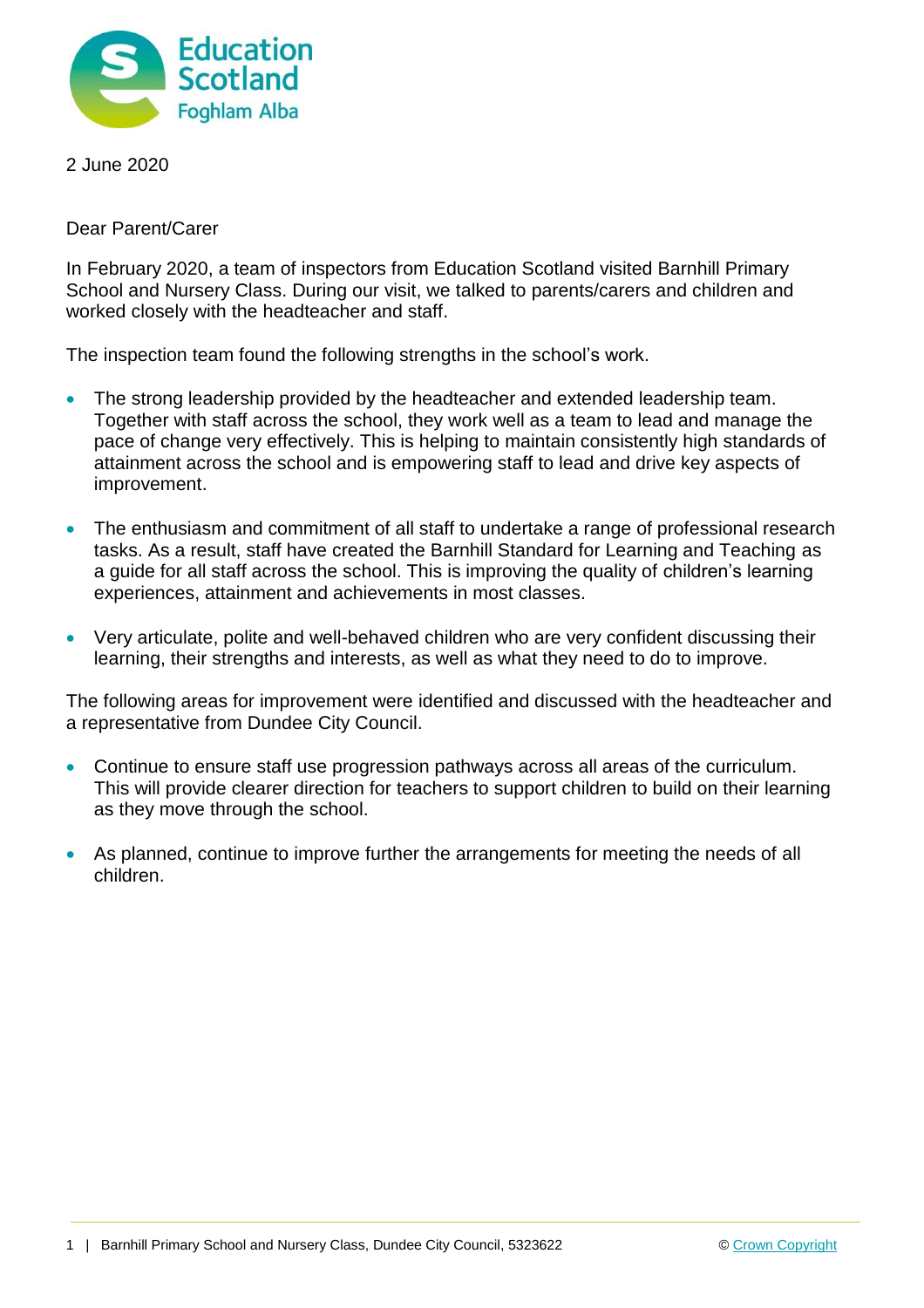

We gathered evidence to enable us to evaluate the school's work using four quality indicators from [How good is our school? \(4](https://education.gov.scot/improvement/Documents/Frameworks_SelfEvaluation/FRWK2_NIHeditHGIOS/FRWK2_HGIOS4.pdf)<sup>th</sup> edition) and [How good is our early learning and childcare?.](https://education.gov.scot/improvement/Documents/Frameworks_SelfEvaluation/FRWK1_NIHeditSelf-evaluationHGIELC/HGIOELC020316Revised.pdf) Quality indicators help schools, local authorities and inspectors to judge what is working well and what needs to be improved. Following the inspection of each school, the Scottish Government gathers details of our evaluations to keep track of how well Scottish schools are doing.

## Here are Education Scotland's evaluations for Barnhill Primary School and Nursery Class

| <b>Quality indicators for the primary stages</b>                                                                                          | <b>Evaluation</b> |
|-------------------------------------------------------------------------------------------------------------------------------------------|-------------------|
| Leadership of change                                                                                                                      | very good         |
| Learning, teaching and assessment                                                                                                         | very good         |
| Raising attainment and achievement                                                                                                        | very good         |
| Ensuring wellbeing, equality and inclusion                                                                                                | good              |
| Descriptions of the evaluations are available from:<br>How good is our school? (4 <sup>th</sup> edition), Appendix 3: The six-point scale |                   |

| <b>Quality indicators for the nursery class</b>                                                                                      | <b>Evaluation</b> |
|--------------------------------------------------------------------------------------------------------------------------------------|-------------------|
| Leadership of change                                                                                                                 | good              |
| Learning, teaching and assessment                                                                                                    | very good         |
| <b>Securing children's progress</b>                                                                                                  | good              |
| Ensuring wellbeing, equality and inclusion                                                                                           | good              |
| Descriptions of the evaluations are available from:<br>How good is our early learning and childcare? Appendix 1: The six-point scale |                   |

A more detailed document called Summarised Inspection Findings (SIF) will be available on the Education Scotland website at:

<https://education.gov.scot/education-scotland/inspection-reports/reports-page/?id=1586>